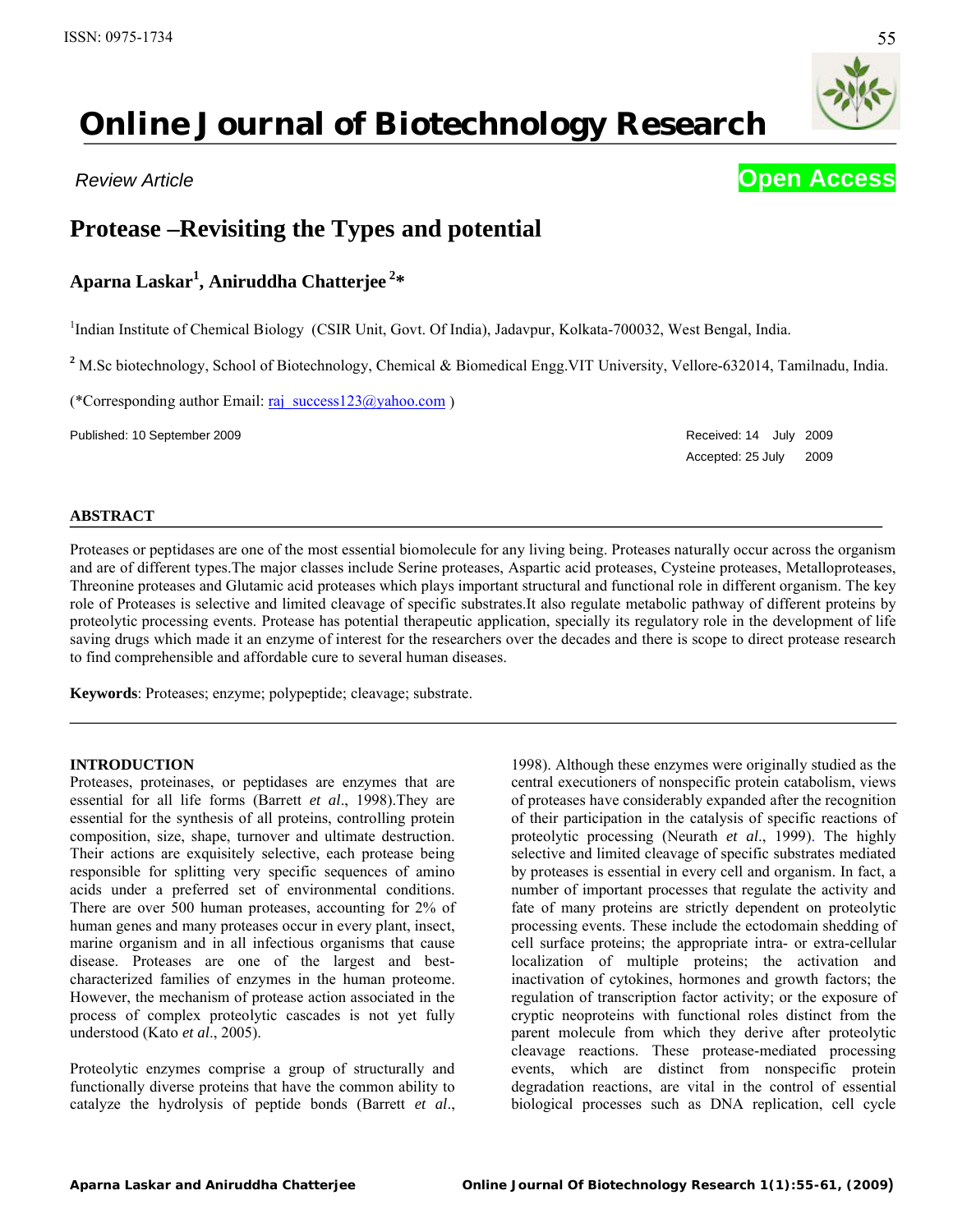progression (Stegmeier *et al*.,2007), cell proliferation, differentiation and migration, morphogenesis and tissue remodeling, immunological reactions, ovulation, fertilization, neuronal outgrowth, angiogenesis, homeostasis, and apoptosis. Consistent with the biological relevance of proteases in the control of multiple biological processes, deficiencies or alterations in the regulation of these enzymes underlie important human diseases such as arthritis, cancer, and neurodegenerative and cardiovascular diseases (Hooper, 2002). Most human diseases of proteolysis are the result of alterations in the spatiotemporal patterns of expression of proteases. Nevertheless, more than 50 hereditary disorders have been cataloged that are caused by loss-of-function mutations in protease genes<sup>6</sup>. Furthermore, it is remarkable that many infectious microorganisms, viruses, and parasites use proteases as virulence factors, thereby being of great interest for the pharmaceutical industry as potential drug targets (Shao *et al*., 2002 and Anand *et al*.,2003).Proteases play pivotal regulatory roles in conception, birth, digestion, growth, maturation, ageing and death of all organisms (Puente and Lopez-Otin, 2004). Proteases regulate most physiological processes by controlling the activation, synthesis and turnover of proteins. Proteases are also essential in viruses, bacteria and parasites for their replication and the spread of infectious diseases, in all insects, organisms and animals for effective transmission of disease, and in human and animal hosts for the mediation and sustenance of diseases (Frederiks and Mook, 2004).In this article we will review the different types of proteases and its implications as well as the potential to be used in disease research.

#### *Occurrence*

Proteases occur naturally in all organisms and constitute 1- 5% of the gene content. These enzymes are involved in a multitude of physiological reactions from simple digestion of food proteins to highly regulated cascades (e.g. the blood clotting cascade, the complement system, apoptosis pathways, and the invertebrate prophenoloxidase activating cascade). The activity can be a destructive change abolishing a protein's function or digesting it to its principal components, it can be an activation of a function or it can be a signal in a signalling pathway**.**

#### *Types*

Although the term protease is most popularly used, International Union of Biochemistry and Molecular Biology (IUBMB) has recommended to use the term peptidase for the peptide bond hydrolases (Subclass E.C 3.4.); hence, the term protease is synonymous with peptidase. Peptidases can be broadly classified as endopeptidases and exopeptidases; endopeptidases cleave peptide bonds at points within the protein and exopeptidases remove amino acids sequentially from either N- or C-terminus. The term proteinase is also used as a synonym word for endopeptidase. The modern scheme of nomenclature is given below:



**Figure 1:** Type of peptidases

There are currently six classes of proteases classified according to their catalytic mechanism as given below:

- (1) Serine proteases
- (2) Aspartic acid proteases
- (3) Cysteine proteases
- (4) Metalloproteases
- (5) Threonine proteases and (6) Glutamic acid proteases.



**Figure 2:** Nomenclature of proteases

The nomenclature to describe the interaction of a substrate with a protease has been introduced by Schechter and Berger (1967) and is now widely used in the literature. In this system, it is considered that the amino acid residues of the polypeptide substrate bind in enzyme subsites of the active site. By convention, these subsites on the protease are called S (for subsites) and the substrate amino acid residues are called P (for peptide). The amino acid residues of the Nterminal side of the scissile bond are numbered P3, P2, P1 and those residues of the C-terminal side are numbered P1', P2', P3'....The P1 or P1' residues are those residues located near the scissile bond. The substrate residues around the cleavage site can then be numbered up to P8. The subsites on the protease that complement the subtrate binding residues are numbered S3, S2, S1, S1', S2', S3'......

#### *Serine proteases*

 Serine proteases or serine endopeptidases (newer name) are a class of peptidases that are characterised by the presence of a serine residue in the active site of the enzyme. Serine proteases (Rawlings, 2002) are grouped into clans that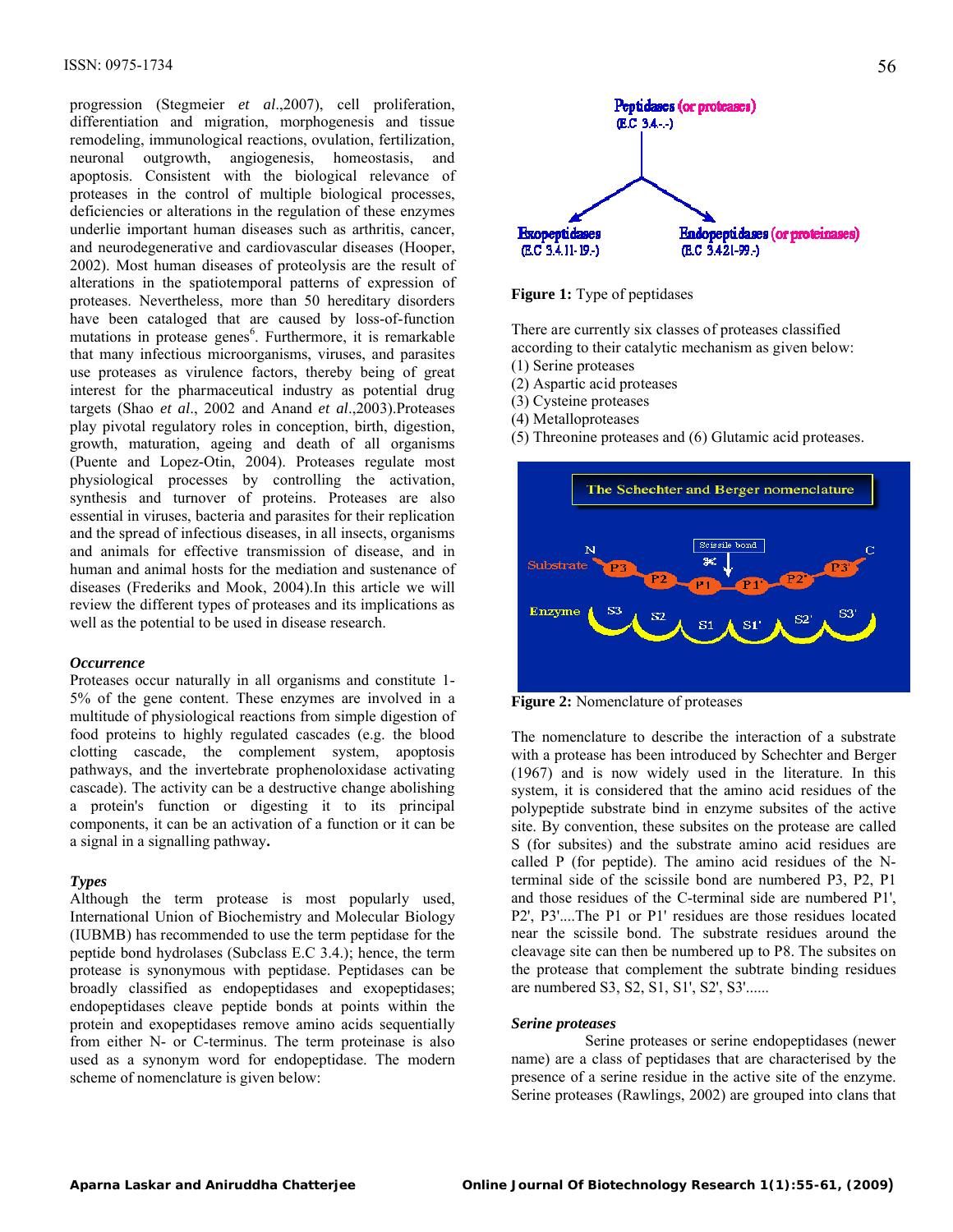share structural homology and then further subgrouped into families that share close sequence homology. The major clans found in humans include the chymotrypsin-like, the subtilisin-like, the alpha/beta hydrolase, and signal peptidase clans. Serine proteases participate in a wide range of functions in the body, including blood clotting (Shapiro, 2003), immunity, and inflammation, as well as contributing to digestive enzymes in both prokaryotes and eukaryotes. Serine endo- and exo-peptidases are of extremely widespread occurrence and diverse function. Many distinct families of serine proteases exist; they have been grouped into six clans (Rawlings, 1994), of which the two largest are the (chymo) trypsin-like and subtilisin-like clans. These two clans are distinguished by a highly similar arrangement of catalytic His, Asp, and Ser residues in radically different β/β (chymotrypsin) and  $\alpha/\beta$  (subtilisin) protein scaffolds. The members of the second clan, like serine proteases, are termed 'subtilases', which occur in archaea, bacteria, fungi, yeasts, and higher eukaryotes (Siezen *et al.,* 1991). The mature enzymes were found to contain up to 1775 residues, with Nterminal catalytic domains ranging from 268 to 511 residues, and signal and/or activation-peptides ranging from 27 to 280 residues. Several members contain C-terminal extensions, relative to the subtilisins, which display additional properties such as sequence repeats, Cys-rich domains, or transmembrane segments. Based on these predictions, strategies for homology modeling and protein engineering were developed and implemented, aimed at modulating stability, catalytic activity, or substrate specificity (Siezen *et al*., 1991, 1995). Since 1991, more than 100 new subtilases have been discovered. In addition to many new enzymes from micro-organisms, numerous members of the sibilate superfamily have now also been identified in various eukaryotes such as slime molds, plants, insects, nematodes, molluscs, amphibia, fish, mammals, and even in a catfish virus.

### *Members*

#### *Digestive serine proteases of chymotrypsin clan*

The three serine proteases of the chymotrypsin-like clan (Fodor *et al.*, 2006) that have been studied in greatest details are chymotrypsin, trypsin, and elastase which are found in eukaryotes. All three enzymes are synthesized by the pancreatic acinar cells, secreted in the small intestine and are responsible for catalyzing the hydrolysis of peptide bonds. The differing aspect lies in the peptide bond which is being cleaved, which is called the scissile site. The different enzymes, like most enzymes, are highly specific in the reactions they catalyze. Each of these digestive serine proteases targets different regions of the polypeptide chain, based upon the amino acid residues and side chains surrounding the site of cleavage.

Chymotrypsin (Fuhrmann *et al*., 2006) is responsible for cleaving peptide bonds flanked with bulky hydrophobic amino acid residues. Preferred residues include phenylalanine, tryptophan and tyrosine, which fit into a snug hydrophobic pocket. Trypsin is responsible for cleaving peptide bonds flanked with positively-charged amino acid residues. Instead of having the hydrophobic pocket of the chymotrypsin, there exists an aspartic acid residue at the back of the pocket. This can then interact with positively-charged residues such as arginine and lysine. Elastase is responsible for cleaving peptide bonds flanked with small neutral amino acid residues. Alanine, glycine and valine are all major amino acid residues that are nearly otherwise indigestible, forming much of the connective tissues in meat. The pocket that is in trypsin and chymotrypsin is lined here with valine and threonine, rendering it a mere depression, which can accommodate these smaller amino acid residues. Combinations of these three makes an incredibly effective digestive team, and are primarily responsible for the digestion of proteins.

#### *Subtilisin*

Subtilisin is a serine protease in prokaryotes. Subtilisin is evolutionary unrelated to the chymotrypsin-clan, but shares the same catalytic mechanism utilising a catalytic triad, to create a nucleophilic serine (Satoh *et al.*, 2004). This is the classic example used to illustrate convergent evolution, since the same mechanism evolved twice independently during evolution.

#### *Additional stabilizing effects*

It was discovered that additional amino acids of the protease, Gly 193 and Ser 195, are involved in creating what is called an oxyanion hole. Both Gly 193 and Ser 195 have nitrogenhydrogen bonds. When the tetrahedral intermediate of step 1 and step 3 are generated, the negative oxygen ion, having accepted the electrons from the carbonyl double bond fits perfectly into the oxyanion hole. In effect, serine proteases preferentially bind the transition state and the overall structure is favored, lowering the activation energy of the reaction. This preferential binding is responsible for much of the catalytic efficiency of the enzyme.

#### *Inhibition in serine porteases*

Serine proteases are inhibited by serine protease inhibitors, serpins (Silverman *et al.,* 2001), a diverse group of inhibitors that form a covalent bond with the serine protease, inhibiting (Gettins, 2002) its function. The best-studied serpins are antithrombin and alpha 1-antitrypsin, studied for their role in coagulation/thrombosis and emphysema/A1AT respectively. Other serpins are complement 1-inhibitor, antithrombin, alpha 1-antichymotrypsin, plasminogen activator inhibitor 1 (coagulation, fibrinolysis) and the recently discovered neuroserpin. The natural protease inhibitors are not to be confused with the protease inhibitors used in antiretroviral therapy. Some viruses, with HIV among them, depend on proteases in their reproductive cycle. Artificial irreversible small molecule inhibitors are AEBSF and PMSF**.**

#### *Aspartate Porteases*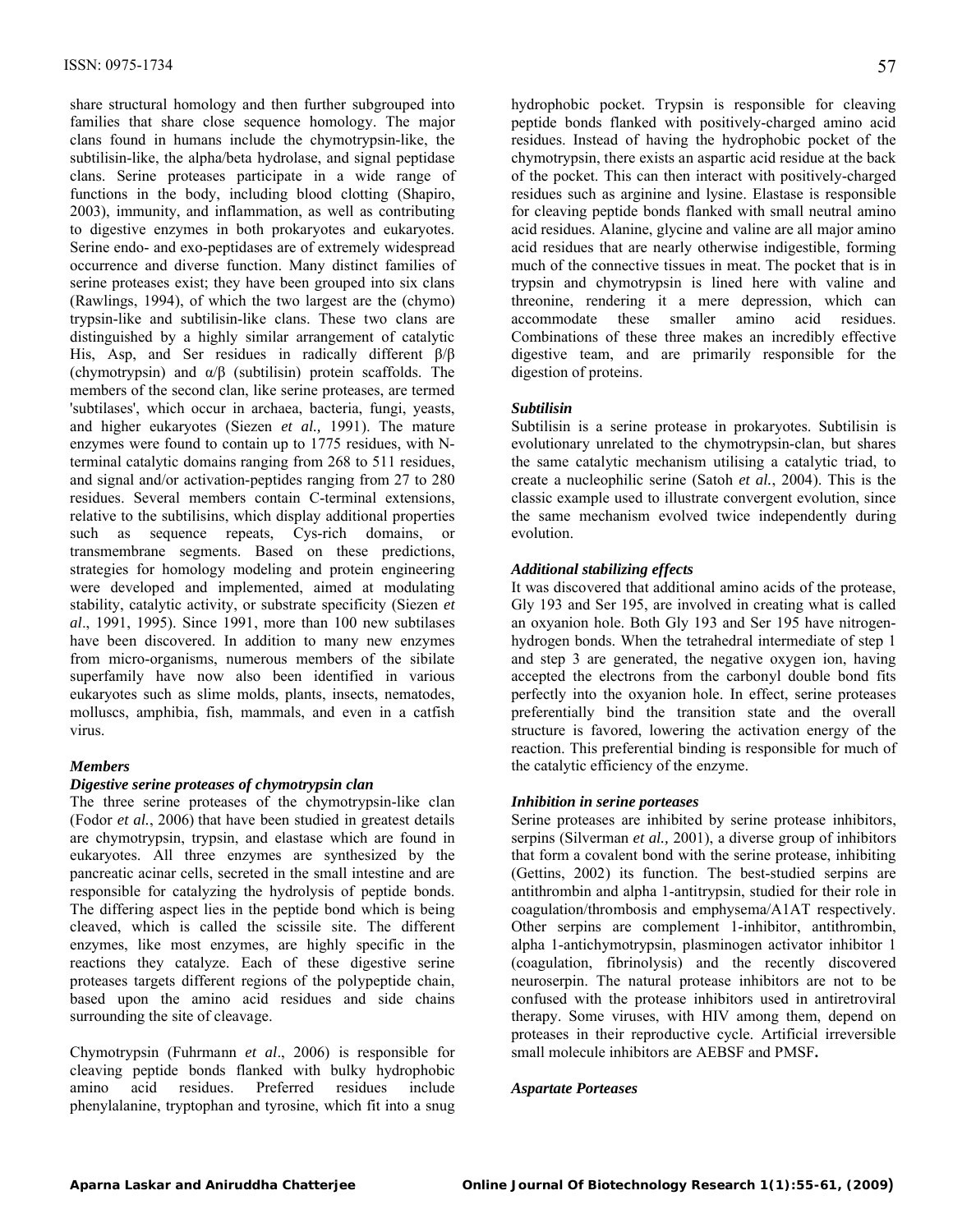Aspartyl proteases, also known as acid proteases or aspartyl proteinases, are a widely distributed subfamily of proteolytic enzymes belonging to the enzyme family of endonucleases. Aspartyl proteases are known to exist in vertebrates, plants, plant viruses, as well as in retroviruses. The subfamily of aspartyl proteases is characterized by having the highly conserved sequence of Asp-Thr-Gly (Pearl andTaylor,1987). Aspartate proteases in general, with the exception of HIV which is a dimer of two identical subunits, are found as monomeric enzymes consisting of two domains. Because of their two-fold symmetry, it is the general consensus that these domains may have arisen through ancestral gene duplication. The initial mechanism of how aspartyl proteases cleave the peptide bond was aimed at demonstrating a covalent acyl intermediate. However, it has become clear that there is no covalent intermediate in this class of proteases, unlike the closely related family of the serine proteases. Instead, the different pKi of the catalytic aspartates lead to one acting as a general acid catalyst to protonate the carbonyl oxygen and the other acting as a general base to pull the proton from water (Dunn, 1989). This permits direct nucleophilic attack by the water's oxygen to the carbonyl's carbon to form an amide dihydrate intermediate. This then breaks down by the conjugate forms of the two aspartates to form the cleaved products. Aspartyl proteases are a highly specific family of proteases - they tend to cleave dipeptide bonds that have hydrophobic residues as well as a betamethylene group (Darke et al., 1988). Aspartyl proteases play an important role in several aspects of our overall health and physiology, including blood pressure (renin), digestion (pepsin and chymosin), and in the maturation of the Human Immunodeficiency Virus (HIV I protease). Aspartic proteinases belong to the pepsin family. The pepsin family includes digestive enzymes such as pepsin and chymosin as well as lysosomal cathepsins D and processing enzymes such as renin, and certain fungal proteases (penicillopepsin, rhizopuspepsin, endothiapepsin). A second family comprises viral proteinases such as the protease from the AIDS virus (HIV) also called retropepsin. These enzymes are bi-lobed molecules with the active site located between two homologous lobes. Each lobe contributes one aspartate residue of the catalytically active diad of aspartates. Among the two aspartates one aspartate is ionized whereas the second one is unionized at the optimum pH range of 2-3. In contrast to serine and cysteine proteases, catalysis by aspartic proteinases, do not involve a covalent intermediate though a tetrahedral intermediate exists. The nucleophilic attack is achieved by two simultaneous proton transfers, one from a water molecule to the diad of the two carboxyl groups and a second one from the diad to the carbonyl oxygen of the substrate with the concurrent CO-NH bond cleavage. This general acid-base catalysis, which may be called a "pushpull" mechanism (http://cgat.ukm.my/protease/ asparticmech.html), leads to the formation of a non-covalent neutral tetrahedral intermediate.

#### *Cysteine proteases*

Cysteine proteases have a common catalytic mechanism (Calvin, 1975) that involves a nucleophilic cysteine thiol in a catalytic triad. The first step is deprotonation of a thiol in the enzyme's active site by an adjacent amino acid with a basic side chain, usually a histidine residue. The next step is nucleophilic attack by the deprotonated cysteine's anionic sulfur on the substrate carbonyl carbon. In this step, a fragment of the substrate is released with an amino-terminus, the histidine residue in the protease is restored to its deprotonated form, and a thioester intermediate linking the new carboxy-terminus of the substrate to the cysteine thiol is formed. The thioester bond is subsequently hydrolyzed to generate a carboxylic acid moiety on the remaining substrate fragment, while regenerating the free enzyme. The important members of this group are papain, cathepsins, caspases and calpains. A cascade of protease reactions is believed to be responsible for the apoptotic changes observed in mammalian cells undergoing programmed cell death. This cascade involves members of the aspartate-specific cysteine proteases (Fernandes-Alnemri et al., 1996). The presence of a singlenucleotide polymorphism in the CASP8 gene could reduce susceptibility to breast cancer. Cox et al. found evidence for a protective effect of the D302H polymorphism in an allele dose-dependent manner that contributed data to the Breast Cancer Association Consortium (BCAC) (Cox et al, 2007).

### *Metalloproteinase*

The metzincin superfamily, which belongs to the metalloproteinases, encode a highly conserved zinc-binding motif containing three histidine residues which bind zinc, and a conserved methionine-turn in the active-site helix. The metzincin superfamily includes serralysins, astacins, adamalysins and matrix metalloproteinases (MMPs) (Stocker *et al.*, 1995). MMPs comprise a family of secreted or transmembrane enzymes collectively capable of processing and degrading various proteins. Of these, at least 22 MMPs have so far been found to be expressed in human tissues. MMPs share high protein sequence homology and have defined domain structures and thus, according to their structural properties, MMPs are classified either as secreted MMPs or membrane anchored MMPs, which are further divided into eight discrete subgroups. Secreted MMPs include minimal-domain MMPs, simple hemopexin domaincontaining MMPs, gelatin-binding MMPs, furin-activated secreted MMPs and vitronectin-like insert MMPs, while membrane bound MMPs include type I transmembrane MMPs, glycosyl-phosphatidyl inositol (GPI)-linked MMPs and type II transmembrane MMPs (Egeblad and Werb,2002).Metalloproteinases contain a metal ion such as  $\text{Zn}^{2+}$  or  $\text{Ca}^{2+}$  in their active site (Stocker *et al.*, 1995). The ion usually serves to coordinate two to four side chains and it is indispensable for the activity of the enzyme. The ion itself is also coordinated by a water molecule, which is also crucial for catalytic activity. Important metalloproteinases are the bacterial enzyme thermolysin (which is a metalloendopeptidase), the digestive enzymes carboxypeptidase A or B (which are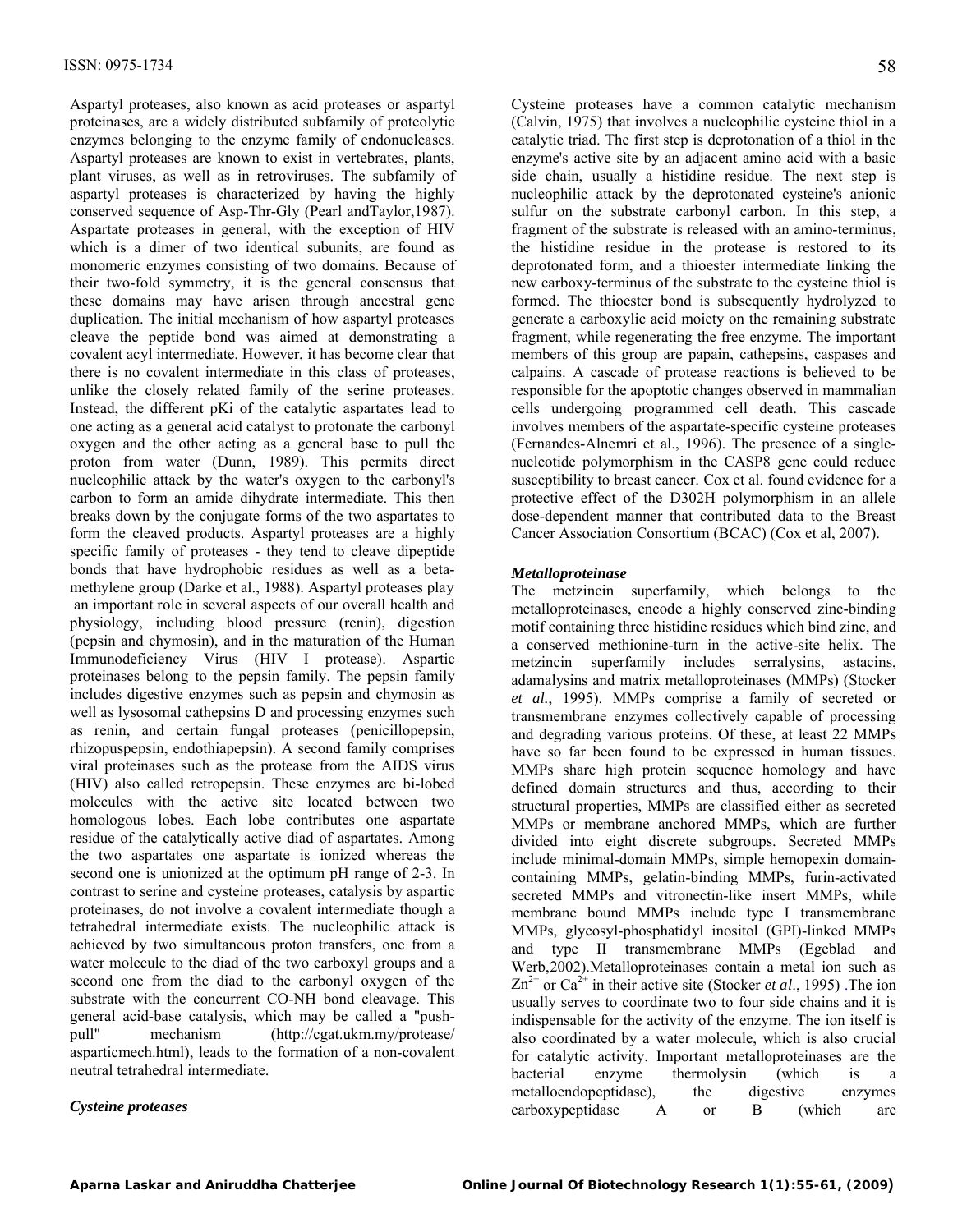metallocarboxypeptidases), and the matrix metalloproteinases (MMP, also metallo-endopeptidases). MMPs play an important role in tumor metastasis, embryonic development, wound healing - generally in processes including matrix degradation. The proper functioning of MMPs involves the binding of  $Ca^{2+}$  and  $Zn^{2+}$  ions as well, but only the latter is bound in the active site of the enzyme, while  $Ca^{2+}$  is only required for maintaining the molecule's conformation. There are about 20 discovered MMPs which bear strong structural similarities to each other, namely about 40% of amino acid homology. Most of the MMPs have overlapping substrate specificity. The metal ion in MMPs generally interacts with the incoming water molecule enhancing its reactivity and then stabilises the negative charge of the tetrahedral transition state to promote hydrolysis. As MMPs promote cancer development their inhibitors (MMIs) should prevent it (Egeblad and Werb, 2002). One such drug is Marimastat but its use has not been altogether successful.

#### *ThreonineProteases*

The proteasome hydrolases constitute a unique family of threonine proteases. A conserved N-terminal threonine is involved in catalysis at each active site. The three catalytic  $\beta$ subunits are synthesized as pre-proteins. They are activated when the N-terminus is cleaved off, making threonine the Nterminal residue. Catalytic threonines are exposed at the lumenal surface. TMC-95s are naturally occurring proteasome inhibitors that bind with high affinity adjacent to active site threonines within the proteasome core complex. These inhibitors have a heterocyclic ring structure derived from modified amino acids. Twenty-nine threonine proteases were found in the rat degradome which consists of at least 626 proteases and homologs (Puente and Lopez-Otin, 2004).

#### *Glutamic Proteases*

The glutamic protease family recently re-classified as a sixth catalytic type of peptidase (family G1) in the MEROPs database (Sims *et al*., 2004) currently contains peptidases from five species of Ascomycota. The A4 family was previously known as the aspartic endopeptidases, recent analysis of the molecular structure and catalytic mechanism has identified these enzymes as a novel protease family, the Eqolisins, a name derived from the active-site residues, glutamic acid and glutamine (Fujinaga *et al*, 2004). Members of this newly recognized family of peptidases have a previously undescribed ß-sandwich as a tertiary fold and a unique catalytic dyad consisting of glutamine and glutamate residues which, respectively, activate the nucleophilic water and stabilize the tetrahedral intermediate on the hydrolytic pathway. The only previously isolated examples of glutamic proteases (previously designated acidic or aspartic endopeptidaes) are from *Scytalidium lignicolum, Aspergillus niger, Cryphonectria parasitica* (chestnut blight fungus), *Talaromyces emersonii* and *Sclerotina sclerotiorum*, all filamentous fungal species of the Ascomycota phylum.

#### **Degradation**

Proteases, being themselves proteins, are known to be cleaved by other protease molecules, sometimes of the same variety. This may be an important method of regulation of peptidase activity**.** In biology, the balance between peptidases and their inhibitors is commonly of the greatest importance, and *MEROPS* provides information on the inhibitors of peptidases as well as the enzymes themselves. As with peptidases, the page of the database describing each protein inhibitor can be found by searching one of three indexes for its Name, *MEROPS* Identifier or source Organism, and the inhibitors are assigned to families and clans in much the same way as the peptidases. As usual, *MEROPS* provides sequence alignments, trees and literature files. In addition to the protein inhibitors, there are smallmolecule inhibitors of peptidases that are of great importance as reagents in research or as drugs.

#### **CONCLUSION:**

In medicine, proteases represent important potential targets for medical intervention because of their important regulatory roles in life (Wanga and Chen, 2007). It is now known that single amino acid mutations in over 50 human proteases result in hereditary/genetic diseases. An over- or under-abundance of a particular crucial protease or abnormal levels of natural inhibitors/activators of proteases, can lead to abnormal physiology and disease.

Blockbuster drugs have been developed to inhibit viral proteases required for replication of HIV and are currently the most effective treatments for HIV/AIDS (Hornak and Simmerling, 2007); others block a human protease (thrombin) involved in blood clotting and are among the most effective treatments for stroke and coronary infarction and others blocking another human protease (ACE) that raises blood pressure are among the best treatments for high blood pressure or hypertension. Other protease inhibitors are being developed to treat parasitic, fungal, and viral infections; inflammatory, immunological, and respiratory conditions; cardiovascular and neurodegenerative disorders including Alzheimer's disease, and cancers (Dasgupta and Veras, 2006). Human proteases have also been identified as important prognostic indicators of diseases, such as kallikreins (e.g. prostate specific antigen) which are promising diagnostics for prostate cancer.

In our environment, proteases are key regulators of the life of insects and other agricultural pests, key regulators of growth and health of farm animals, and principal regulators of plants and marine food sources. *Investigation further on these relatively under-studied proteases holds potential for future contribution in food prod*uction by improving plant and animal health through enhanced growth and treatment/prevention of parasite infections, crop protection through new herbicides and pesticides, and increased or faster production of food resources.

A number of proteases *are now in the stage of* experimental vaccines to *fight infections* caused by parasite and viruses. For example, experimental vaccination programmes are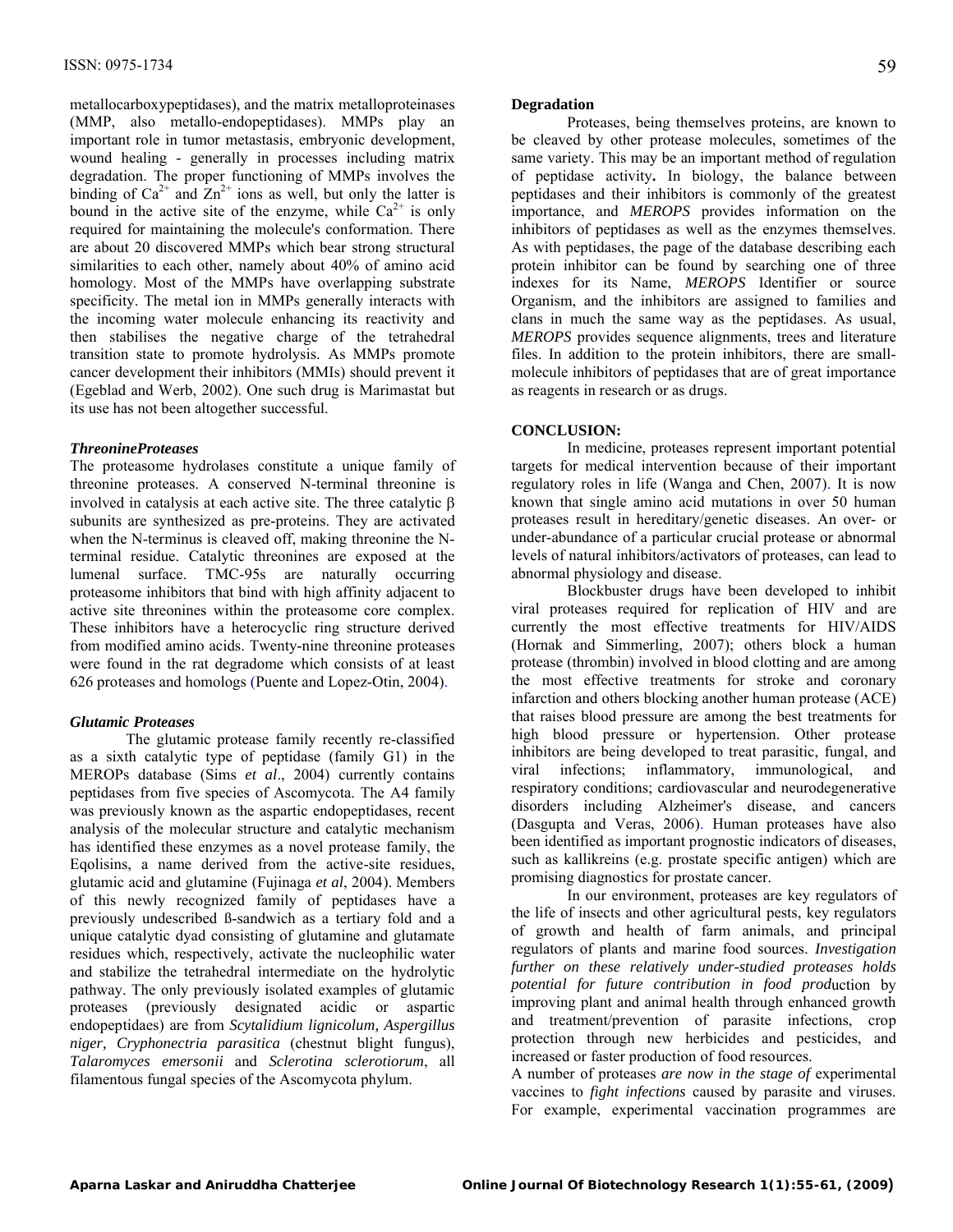either in progress or on the horizon in less developed countries for widespread diseases like malaria, schistosomiasis and dengue fever. Proteases associated with toxins such as *Clostridium tetani* (tetanus toxin) and *Bacillus anthracis* (anthrax toxin) are also being investigated as possible vaccines (Yang, *et al*., 2006).

#### **REFERENCES:**

Anand, K., Ziebuhr, J., Wadhwani, P., et al. (2003). Coronavirus main proteinase (3CLpro) structure: basis for design of anti-SARS drugs. *Science* 300, 1763-7.

Barrett, A.J., Rawlings, N.D. & Woessner, J.F. (1998) Handbook of Proteolytic Enzymes.Academic Press, London. Calvin, M. (1975). Carcinogenesis. *Naturwissenschaften* 62, 405-13.

Carter, R. J., Lukey, T. & Snyder, F. F. (1988). Physiological amino acid data management: quantitation, assessment, reporting and storage. Comput Biol Med 18, 431-9.

Cox, A., Dunning, A. M., Garcia-Closas, M., et al. (2007). A common coding variant in CASP8 is associated with breast cancer risk. *Nat Genet* 39, 352-8.

Craik, F. I. (2002). Levels of processing: past, present. and future? Memory 10, 305-18

Darke, P. L., Nutt, R. F., Brady, S. F., et al. (1988). HIV-1 protease specificity of peptide cleavage is sufficient for processing of gag and pol polyproteins. *Biochem Biophys Res Commun* 156, 297-303

Dasgupta, A. & Veras, E. (2006). Effectiveness of activated charcoal and equilibrium dialysis in removing Asian, American, Siberian and Indian ginseng from human serum. *Clin Chim Acta* 367, 144-9.

Dunn, B. "Determination of protease mechanism." Proteolitic Enzymes a practical approach. eds. R. Beynon and J. Bond. Oxford: Oxford University Press, 1989.

Egeblad, M. & Werb, Z. (2002). New functions for the matrix metalloproteinases in cancer progression. *Nat Rev Cancer* 2, 161-74

Fernandes-Alnemri, T., Armstrong, R. C., Krebs, J., et al. (1996). In vitro activation of CPP32 and Mch3 by Mch4, a novel human apoptotic cysteine protease containing two FADD-like domains. *Proc Natl Acad Sci U S A* 93, 7464-9

Fodor, K., Harmat, V., Neutze, R., et al. (2006). Enzyme:substrate hydrogen bond shortening during the acylation phase of serine protease catalysis. *Biochemistry* 45, 2114-21

Frederiks, W. M. & Mook, O. R. (2004). Metabolic mapping of proteinase activity with emphasis on in situ zymography of gelatinases: review and protocols. *J Histochem Cytochem* 52, 711-22

Fuhrmann, C. N., Daugherty, M. D. & Agard, D. A. (2006). Subangstrom crystallography reveals that short ionic hydrogen bonds, and not a His-Asp low-barrier hydrogen bond, stabilize the transition state in serine protease catalysis. *J Am Chem Soc* 128, 9086-102

Fujinaga, M., Cherney, M. M., Oyama, H., et al. (2004). The molecular structure and catalytic mechanism of a novel carboxyl peptidase from Scytalidium lignicolum. *Proc Natl Acad Sci U S A* 101, 3364-9

Gettins, P. G. (2002). The F-helix of serpins plays an essential, active role in the proteinase inhibition mechanism. *FEBS Lett* 523, 2-6

Hooper, N. M. (2002). Proteases: a primer. Essays Biochem 38, 1-8.

Hornak, V. & Simmerling, C. (2007). Targeting structural flexibility in HIV-1 protease inhibitor binding. *Drug Discov Today* 12, 132-8

Kato D, Boatright KM, Berger AB (2005). Activity-based probes that target diverse cysteine protease families. *Nat Chem Biol* 1, 33-8

Kossiakoff, A. A. & Spencer, S. A. (1980). Neutron diffraction identifies His 57 as the catalytic base in trypsin. *Nature* 288, 414-6

McGrath, M. E., Vasquez, J. R., Craik, C. S., et al. (1992). Perturbing the polar environment of Asp102 in trypsin: consequences of replacing conserved Ser214. *Biochemistry*  31, 3059-64

Neurath, H. (1999). Proteolytic enzymes, past and future. *Proc Natl Acad Sci U S A* 96, 10962-3

Pearl, L. H. & Taylor, W. R. (1987). Sequence specificity of retroviral proteases. *Nature* 328, 482.

Puente, X. S., Sanchez, L. M., Overall, C. M., et al. (2003). Human and mouse proteases: a comparative genomic approach. *Nat Rev Genet* 4, 544-58

Puente, X. S. & Lopez-Otin, C. (2004). A genomic analysis of rat proteases and protease inhibitors. *Genome Res* 14, 609- 22.

Rawlings, N. D., O'Brien, E. & Barrett, A. J. (2002). MEROPS: the protease database*. Nucleic Acids Res* 30, 343- 6